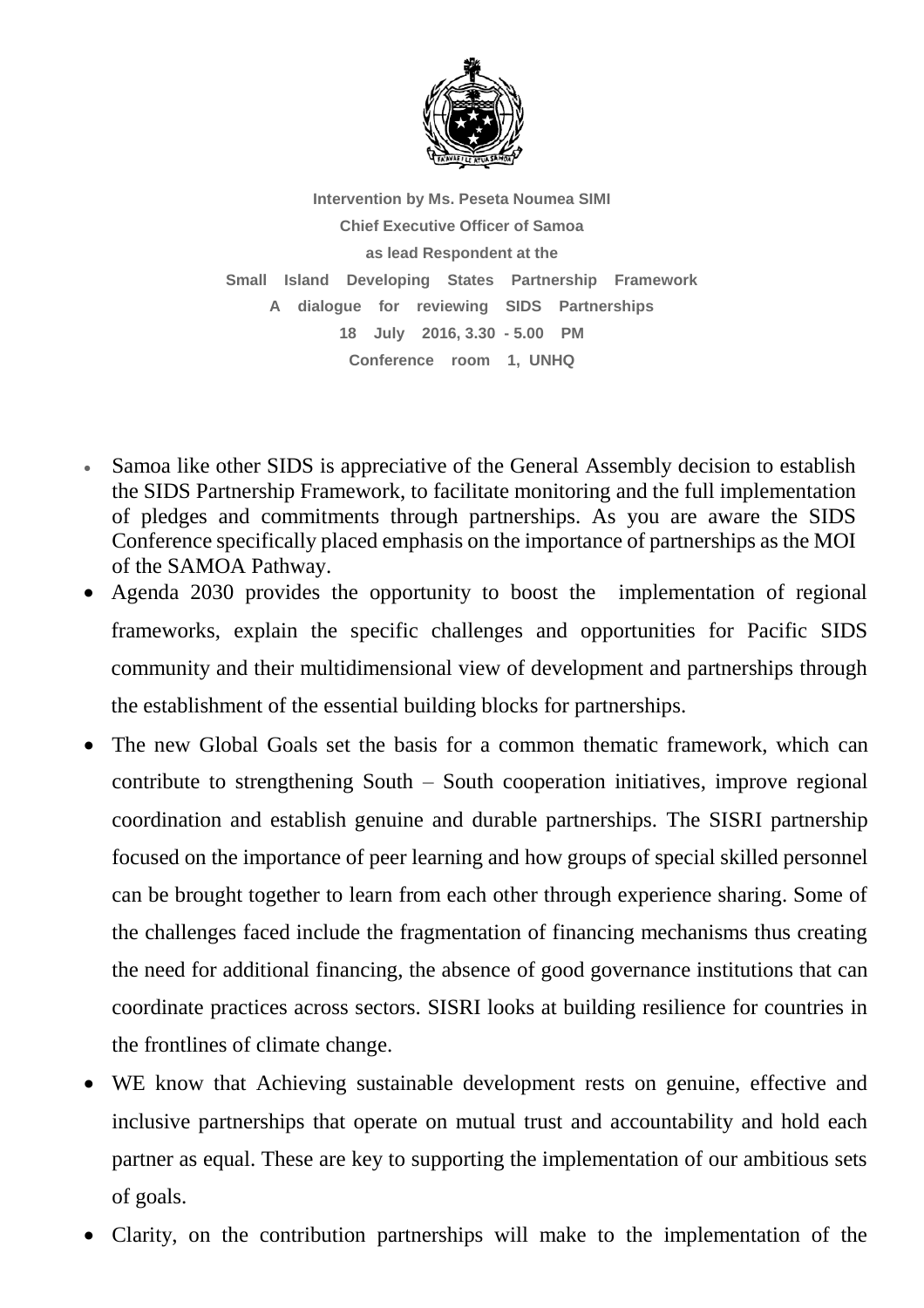sustainable development agenda at all levels, is crucial. They must be consistent with national laws and strategies for the implementation of the sustainable development agenda, as well as the priorities of host countries and regions. Governments however, need to ensure that there is no diversion to partnerships of resources allocated for already mandated programs of institutions and organizations that it works with.

- The S.A.M.O.A. Pathway established a large number of partnership platforms, which need to be taken forward. Samoa according to the partnership platform is involved in 69 partnerships, 17 at national level, 40 at regional level and 12 for all SIDS. Given the diverse challenges we face, be it climate change, economic sustainability, ocean acidification or depletion of fisheries resources, the fact is we have to work with different sets of partners. The importance of multisectoral partnership frameworks brings in a merging of expertise and alternative approaches and this feature was highlighted by all partnership examples. It is incomprehensible to think that any one country can go it alone.
- At country level some of the initiatives already in progress include; the implementation of a Public Private Partnership framework with a pilot for waste management
- Samoa is focused on renewable energy partnerships towards the achievement of its target of 100% renewable energy by 2020. The focus on the energy sector is the bridge linking the climate to the development agenda.
- The decision of the African Caribbean Pacific Council of Ministers to establish a SIDS Forum within its structure is welcomed. We, as a member of the ACP Group are looking forward to dialogue on a new EU-ACP partnership post 2020.
- The joint Pacific SIDS partnership with the Government of Italy, which initially focused on renewable energy, has now extended to cover other priority areas as identified in the SAMOA Pathway. It has been praised and referenced as a model for others to emulate. The close collaboration between Pacific SIDS and Italy, have helped the latter to focus on, and respond positively to the needs of the Pacific region.
- The Governments of Japan and Samoa partnership to set up a regional Centre for Climate Change for the Pacific within South Pacific Regional Environmental Program, provides opportunities for Pacific SIDS. The Pacific Climate Change Centre, will be one of excellence in service and support for Pacific island countries and territories. It